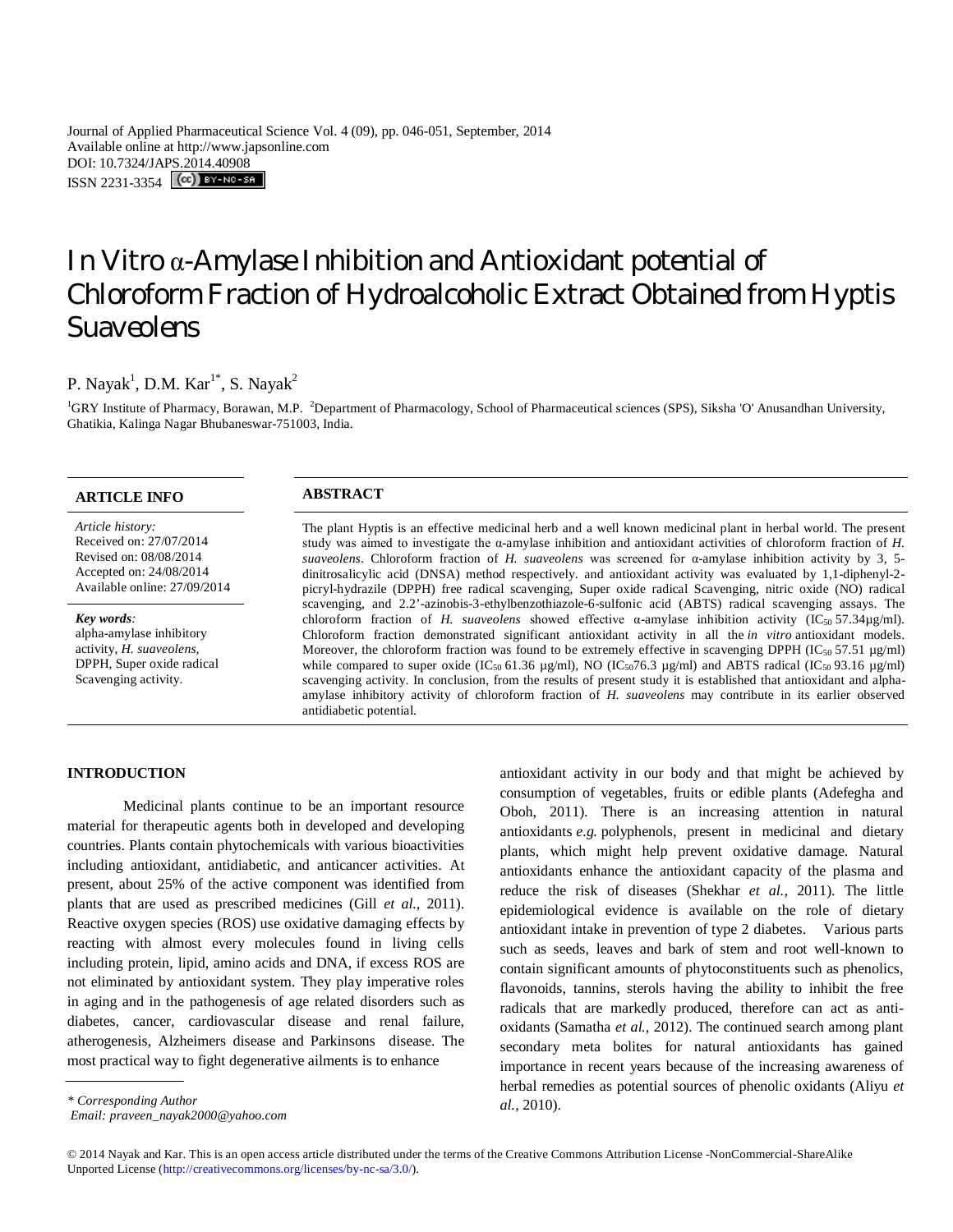Obesity and physical inactivity are known to be main risk factors for type 2 diabetes, recent indication suggests that oxidative stress may contribute to the pathogenesis of diabetes by increasing insulin resistance or impairing insulin secretion (Oberley, 1988). Dietary antioxidants have been hypothesized to have a protective effect against the development of diabetes by inhibiting peroxidation chain reactions (Feskens *et al.,* 1995).

It seems possible that an adequate intake of antioxidants plays a significant role in protection against type 2 diabetes. Hyptis is a genus of Lamiaceae with about 400 species. One of the species from genus, Hyptis suaveolens Poit (referred as Hyptis hereafter) is naturalized in India (Raizada *et al.,* 2006). Its distribution is tropical and subtropical and it is not commonly found over 500 m. An abundance of traditional herbal medicinal practices have been used in the diagnosis, prevention and treatment of diabetes.

The plant, *Hyptis suaveolens* (L) Poit commonly known as *Wilayati tulsi.* Almost all parts of this plant are being used in traditional medicine to treat various diseases. The leaves of *H. suaveolens* have been utilized as a stimulant, carminative, sudorific, galactogogue and as a cure for parasitic cutaneous diseases (The Wealth of India, 1964).

Crude leaf extract is also used as a relief to colic and stomachache. Leaves and twigs are considered to be antispasmodic and used in antirheumatic and antisudorific baths, antiinflammatory, antifertility agents (Kirtikar and Basu, 1991), and also applied as an antiseptic in burns, wounds, and various skin complaints. The decoction of the roots is highly valued as appetizer and is reported to contain urosolic acid, a natural HIVintegrase inhibitor (Chatterjee and Pakrashi, 1997). Fumes of the dried leaves are also used to repel mosquitoes and control insect pests of stored grains.

The leaves of the plant have been shown to contain alkaloids, terpenes and volatile oils (Gills, 1992). Its leaf methanolic extract has shown various activities like antimicrobial and (Satish *et al.,* 2010) antibacterial activity (Kavitha and Satish, 2010) it was found effective against methicillinresistant Staphylococcus aureus (Daniyan *et al.,* 2011) similarly its toxicity and hypoglycemic activity was studied (Danmalam *et al.,* 2009). It was also screened for antifungal activity (Varaprasad *et al.,* 2009) while leaf and seed methanolic extracts was screened for insecticidal activity (Musa *et al.,* 2009). Various researchers have studied its antioxidant activity (Pradeep et.al 2011). found that aqueous extract of Hyptis suaveolens L.showed a protective effect on the antioxidant status of the animals which was evident from the low lipid peroxidation levels, similarly the alcoholic extract (Bhagwat *et al.,* 2003) and petroleum ether leaf extract (Iwalokun *et al.,* 2009) showed antioxidant activity. Previously anti oxidant and antidiabetic activity of various extract of *hyptis suaveolens* was reported. But not any work has been done on its fractions for keeping all these into account, the present study was undertaken to evaluate chloroform fraction of *hyptis suaveolens* for in vitro antioxidant activities as well as in vitro antidiabetic activity by using α-amylase inhibition assay method.

#### **MATERIAL AND METHODS**

#### **Collection and authentification of plant**

The plant material used in this study was aerial parts of *H. suaveolens,* collected from Kasrawad dist Khargone M.P., India, during spring (mid-March to mid-April) and was authenticated by the Former Taxonomist Dr. S. K. Mahajan, department Botany, Government P G College Khargone M.P. The plant materials were initially rinsed with distilled water and dried on paper towel in laboratory at  $(37 \pm 1)$ <sup>o</sup>C for 24 h.

#### **Preparation and fractionation of crude extracts**

The coarse powder was submerged in ethyl alcohol and water (50:50) and allowed to stand for continuous hot extraction. After extraction the solvents were allowed to evaporate using rotary evaporator at temperature 40-45°C. therefore the highly concentrated crude hydroalcoholic extract were obtained. They were then fractionated using Pet-ether, Chloroform and water soluble portion. The dried chloroform soluble fraction was then preserved in the refrigerator for the experimental use.

#### **ANTIOXIDANT ACTIVITY**

## **DPPH radical scavenging assay**

The radical scavenging effect of chloroform fraction was determined by using the DPPH method. A solution of 0.135 mM DPPH in methanol was prepared and 1.0 ml of this solution was mixed with 1.0 ml of test fraction in methanol with different concentrations (5-160 µg/ml). The reaction mixture was mixed thoroughly and kept in the dark at room temperature for 30 min. The absorbance of the mixture was measured spectrophotometrically at 517 nm. The % scavenging activity at different concentrations was determined and the  $IC_{50}$  value of the fraction was compared with that of ascorbic acid, which was used as the standard (Liyana-Pathiranan *et al.,* 2005).

Lower absorbance of spectrophotometer indicated higher experimental free radical scavenging activity. The percent of DPPH decoloration of the samples was calculated according to the formula:

## **% Scavengin** =Absorbance of Control - Absorbance of Test**×** 100 Absorbance of Control

The antioxidant activity of sample was expressed in terms of  $IC_{50}$  (micromolar concentration required to inhibit DPPH radical formation by 50%), calculated from the graph after plotting inhibition percentage against extract concentration.

## **Superoxide radical scavenging**

Each 3ml reaction mixture contained 50 mM sodium phosphate buffer (pH 7.6), 20 µg riboflavin, and 12 mM EDTA and 0.1 mg NBT and 1ml of sample solution. Reaction was started by illuminating the reaction mixture with different concentrations of test fractions and standard ascorbic acid solution (5-160 µg/ml) for 5min. immediately after illumination, the absorbance was measured at 590 nm. Identical tubes with reaction mixture and 1ml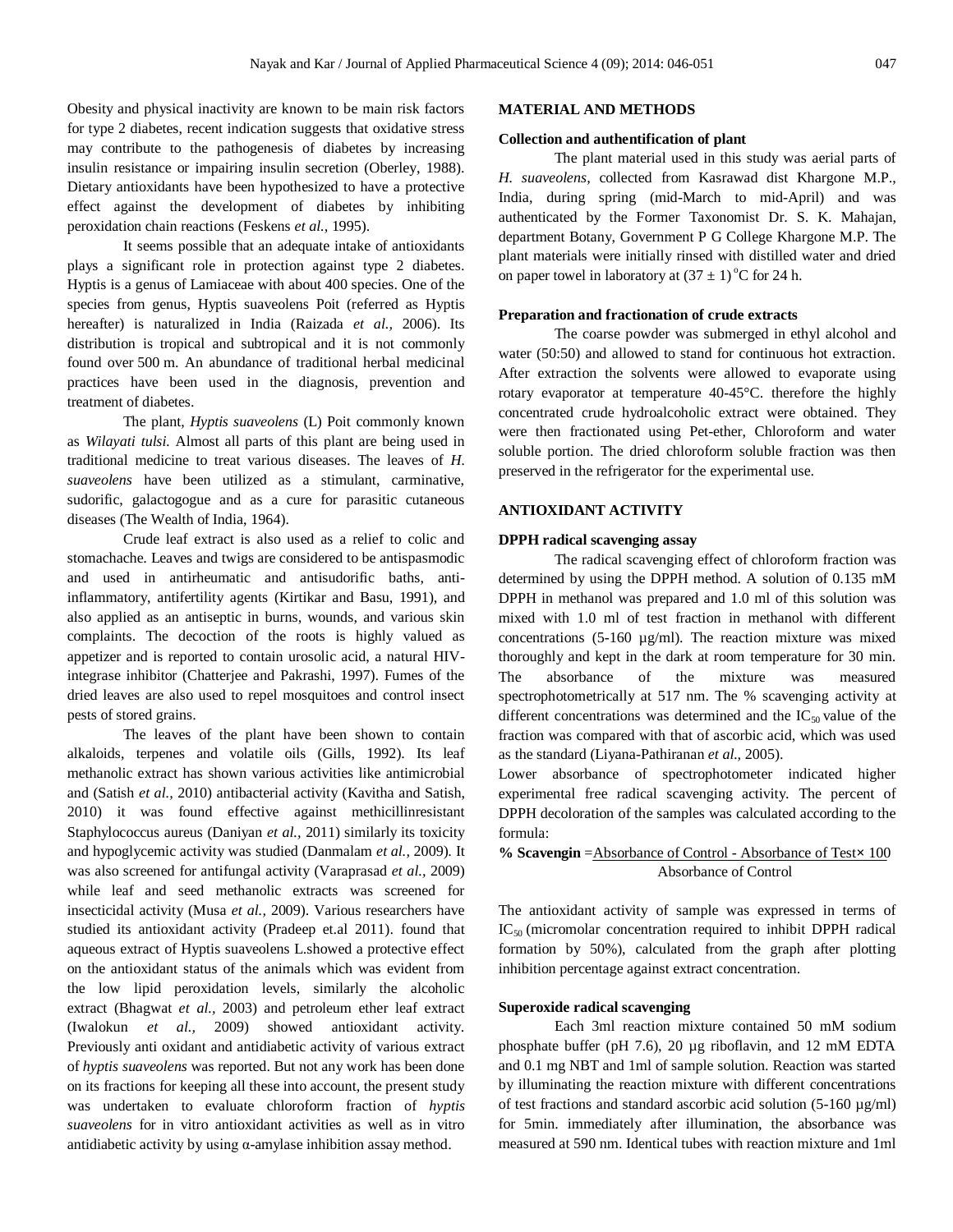of methanol were kept in the dark along and served as control. The % scavenging activity at different concentrations was determined and the  $IC_{50}$  value of the chloroform fraction was compared with that of ascorbic acid, which was used as the standard (Kumaran and Karunakaran, 2007).

The percentage inhibition of superoxide anion generation was calculated from

**% Scavenging**=Absorbance of Control - Absorbance of Test**×** 100 Absorbance of Control

## **ABTS radical scavenging activity**

The two stock solutions included 7.4 mM ABTS and 2.6 mM potassium persulphate was prepared as described by Arnao, Cano and Asota**.** The working solution was then prepared by mixing the two stock solutions in equal quantities and allowing them to react for 12 hr at room temperature in dark. The solution was diluted by mixing with 1 ml ABTS solution prepared using 50 ml of methanol, in order to obtain absorbance  $1.1 \pm 0.02$  units at 734 nm. Samples (1.5 ml) were mixed with 2.850 ml of ABTS solution and the mixture was left at room temperature for 2 hr in dark. The absorbance was then measured at 734 nm. The % scavenging activity at different concentrations was determined and the  $IC_{50}$  value of the chloroform fraction was compared with that of ascorbic acid, which was used as the standard (Arona *et al.,*  2001).

The percentage inhibition of ABTS radical generation was calculated from

**% Scavenging**=Absorbance of Control - Absorbance of Test **×**100 Absorbance of Control

Where  $A_{control}$  is the absorbance of ABTS radical+methanol;  $A_{test}$  is the absorbance of ABTS radical+sample extract/standard.

#### **Nitric oxide radical scavenging assay**

This assay was performed according to the method described by Sreejayan et al. Nitric oxide generated from sodium nitroprusside in aqueous solution at physiological pH interacts with oxygen to produce nitrite ions, which was measured by Griess reagent. The reaction mixture (3 ml) containing 10 mM sodium nitroprusside in phosphate buffered saline, and the fractions or the reference compound (ascorbic acid) at different concentrations (5-160 µg/ml) were incubated at 25°C for 150 min. About 0.5 ml aliquot of the incubated sample was removed at 30 min intervals and 0.5 ml Griess reagent was added. The absorbance of the chromophore formed was measured at 546 nm. The % scavenging activity at different concentrations was determined and the  $IC_{50}$  value of the chloroform fraction was compared with that of ascorbic acid, which was used as the standard (Sreejayan *et al.,* 1997).

#### **In Vitro α- Amylase Inhibitory Assay**

Starch azure (2 mg) was suspended in a tube containing 0.2ml of 0.5 M Tris-Hcl buffer (pH 6.9) containing 0.01 M calcium chloride (substrate). The tubes were boiled for 5 min and then pre incubated at 37°C for 5 min. 1ml of 0.1% of dimethyl sulfoxide was used to dissolve 1mg of chloroform and aqueous fractions in order to obtain concentrations of 20, 40, 60, 80 and 100μg/ml. Then 0.2 ml of test fractions of a particular concentration was added in the tube containing the substrate solution. 0.1 ml of porcine pancreatic amylase in Tris-Hcl buffer (2units/ml) was added to the tube containing the fractions and substrate solution, all the process was carried out at 37°C for 10 min. The reaction was stopped by adding 0.5 ml of 50% acetic acid in each tube. The reaction mixture was then centrifuged at 3000 rpm for 5 min at 4°C and the absorbance of resulting supernatant was measured at 595 nm spectrometrically (Hansawasdi *et al.,* 2000).

Method for Calculation of α-amylase Inhibitory Activity Absorbance was calculated by using following formula The  $\alpha$ -amylase inhibitory activity = (Ac+)-(Ac-)-(As-Ab) X 100  $(Ac+) - (Ac-)$ 

Where, Ac+, Ac-, As, Ab are defined as the absorbance of 100% enzyme activity (only solvent with enzyme), 0% enzyme activity (only solvent without enzyme), a test sample (with enzyme) and a blank (a test sample without enzyme) respectively.

### **RESULTS AND DISCUSSION**

The earlier literature reports indicated that *H. suaveolens* have prospective application in the treatment of diabetes. In this study in order to understand its role in treating and management of complications of diabetes, antioxidant and alpha-amylase inhibitory activity of chloroform fraction of *H. suaveolens* was evaluated.

Now day's antioxidants are the most studied class of functional ingredients due to their protective role in various degenerative diseases such as diabetes, cancer, coronary diseases, inflammatory disorders etc., caused by increased oxidative stress by free radicals such reactive oxygen and nitrogen species (ROS/RNS). Antioxidants are known to neutralize these free radicals by donating an electron or hydrogen atom. Hyperglycemia has been a classical risk in the development of diabetes and the complications associated with diabetes. Therefore control of blood glucose levels is critical in the early treatment of diabetes mellitus and reduction of macro- and microvascular complications. One therapeutic approach is the prevention of carbohydrate absorption after food intake, which is facilitated by inhibition of enteric enzymes including α-amylase present in the brush borders of intestine.

#### **DPPH radical scavenging assay**

DPPH is a stable free radical at normal temperature. It shows the specific absorbance at 517 nm due to colour of methanolic solution of DPPH. Body also contains the many free radicals, which assumed same as DPPH. Decrease in the absorbance of mixture indicates that scavenging of free radicals. Due to rapid hydrogen acceptable ability of DPPH, it reacts with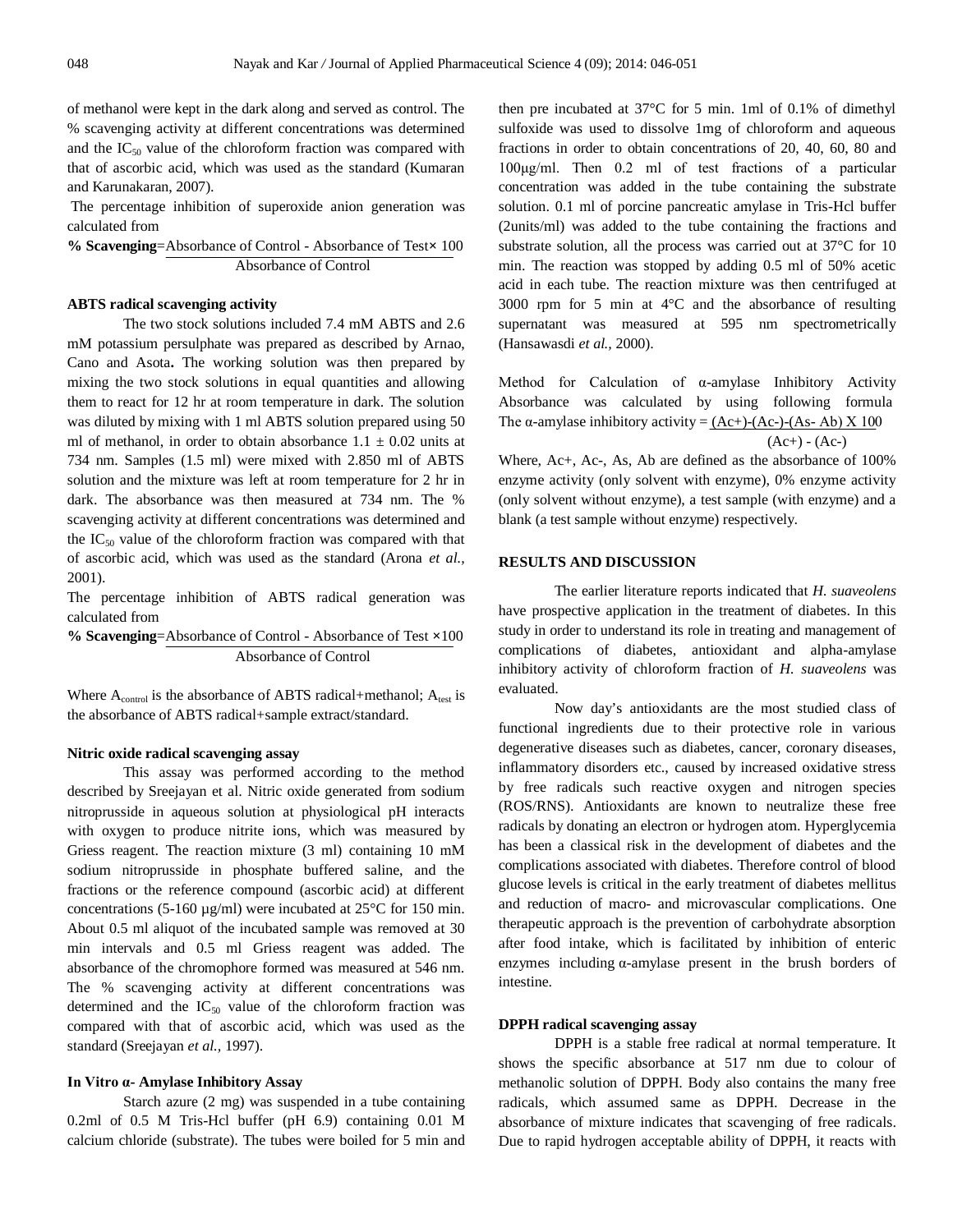antioxidants and gets converted into 1, 1-diphenyl-2 picrylhydrazine and hence shows decrease in absorbance (Sood *et al.,* 2008). Chloroform fraction and standard ascorbic acid show decrease in absorbance i.e. it has the experimental free radical scavenging activity; which is measured in terms of  $IC_{50}$  (57.51  $(\mu g/ml))$  (Table-1).

**Table 1:** Effect of chloroform fraction of *H. suaveolens* in DPPH radical scavenging activity.

| <b>Concentration</b><br>$(\mu g/ml)$ | % Reduction      | $IC_{50}$ Value<br>$(\mu$ g/ml) |
|--------------------------------------|------------------|---------------------------------|
| 5                                    | $18.34 + 0.32$   | 57.51                           |
| 10                                   | $26.58 \pm 0.21$ |                                 |
| 20                                   | $39.32 + 0.19$   |                                 |
| 40                                   | $48.33 \pm 0.22$ |                                 |
| 80                                   | $68.62 \pm 0.27$ |                                 |
| 160                                  | $86.56 \pm 0.15$ |                                 |
|                                      |                  | 10.05                           |
|                                      |                  |                                 |

The data are displayed with mean  $\pm$  standard deviation of thrice replications

#### **Superoxide radical scavenging**

The superoxide radicals generated from dissolved oxygen by PMS-NADH coupling can be measured by their ability to reduce NBT. The decrease in absorbance at 560 nm with the plant fraction and the reference compound indicates their abilities to quench superoxide radicals in the reaction mixture. Percentage inhibition of superoxide radical was determined. The chloroform fraction was found to be an effective superoxide anion scavenger to scavenge the superoxide anions as compared to ascorbic acid which is measured in terms of  $IC_{50}$  (61.36  $\mu$ g/ml) (Table -2).

**Table 2:** Effect of chloroform fraction of *H. suaveolens* in Super oxide radical Scavenging activity.

| Sample        | <b>Concentration</b><br>$(\mu g/ml)$ | % Reduction      | $IC_{50}$ Value<br>$(\mu g/ml)$ |
|---------------|--------------------------------------|------------------|---------------------------------|
|               | 5                                    | $12.69 \pm 0.19$ | 61.36                           |
|               | 10                                   | $21.49 + 0.15$   |                                 |
| Chloroform    | 20                                   | $32.36 + 0.11$   |                                 |
| fraction      | 40                                   | $56.43 + 0.16$   |                                 |
|               | 80                                   | $73.08 + 0.19$   |                                 |
|               | 160                                  | $81.57 \pm 0.14$ |                                 |
| Ascorbic Acid |                                      |                  | 15.54                           |

The data are displayed with mean  $\pm$  standard deviation of thrice replications

**Table 3:** Effect of chloroform fraction of *H. suaveolens* in ABTS radical cation scavenging activity.

| <b>Sample</b> | <b>Concentration</b><br>$(\mu g/ml)$ | % Reduction      | $IC_{50}$ Value<br>$(\mu g/ml)$ |
|---------------|--------------------------------------|------------------|---------------------------------|
|               | 5                                    | $9.01 + 0.32$    | 93.16                           |
|               | 10                                   | $17.81 + 0.26$   |                                 |
| Chloroform    | 20                                   | $24.32 + 0.14$   |                                 |
| fraction      | 40                                   | $38.10 + 0.32$   |                                 |
|               | 80                                   | $48.47 + 0.12$   |                                 |
|               | 160                                  | $71.57 \pm 0.16$ |                                 |
| Ascorbic Acid |                                      |                  | 7.71                            |

The data are displayed with mean  $\pm$  standard deviation of thrice replications

#### **In vitro antioxidant activity by ABTS**

As presented in (Table- 3). Effect of ABTS free radical scavenging activity of chloroform fraction of *H. suaveolens* was assayed at various concentrations. ABTS was used as a free radical to evaluate antioxidant activity of extracts. The method was based on the ability of antioxidant molecules to quench the long lived ABTS radical cation (ABTS). Significant ABTS scavenging activity of chloroform fraction was evident Its  $IC_{50}$  was 93.16µg/ml in comparison of ascorbic acid.

#### **Nitric oxide radical scavenging assay**

Nitric oxide exhibits numerous physiological properties and it is also implicated in several pathological states. It is an important second messenger, acts as a neurotransmitter and plays an important role in the defense against pathogens as well as in the control of blood pressure. NO is produced in various cells including neurons, endothelial cells and neutrophils by three isoforms of NO synthase enzyme (encoded by a unique gene), from nitrogen of the guanidine group of l-arginine and from molecular oxygen (Sessa and Harrison, 1993). Chloroform fraction significantly decreased with IC  $_{50}$  value 76.3mg/ml, in comparison with ascorbic acid, (Table- 4) the concentration of nitrite after spontaneous decomposition of sodium nitroprusside, indicating that chloroform fraction may contain compounds able to scavenging NO.

**Table 4:** Effect of chloroform fraction of *H. suaveolens* in Nitric oxide radical scavenging activity.

| <b>Sample</b>       | <b>Concentration</b><br>$(\mu g/ml)$ | % Reduction      | <b>IC<sub>50</sub></b> Value<br>$(\mu g/ml)$ |
|---------------------|--------------------------------------|------------------|----------------------------------------------|
| Chloroform fraction | 5                                    | $14.11 + 0.67$   | 76.3                                         |
|                     | 10                                   | $24.08 + 0.48$   |                                              |
|                     | 20                                   | $32.18 + 0.28$   |                                              |
|                     | 40                                   | $40.14 + 0.25$   |                                              |
|                     | 80                                   | $59.48 + 0.64$   |                                              |
|                     | 160                                  | $76.56 \pm 1.64$ |                                              |
| Ascorbic Acid       |                                      |                  | 7.92                                         |

The data are displayed with mean  $\pm$  standard deviation of thrice replications

#### **Alpha amylase inhibitory activity**

It is well known that amylase inhibitors prevent dietary starches from being digested and absorbed by the body. This could be useful for treating diabetes mellitus (McEwan *et al.,* 2010). The α-amylase inhibitors act as an anti-nutrient that obstructs the digestion and absorption of carbohydrates and potentially useful in control of obesity and diabetes.

**Table 5:** alpha amylase inhibitory effect of chloroform fraction of *H. suaveolens*

| Sample                 | <b>Concentration</b><br>$(\mu g/ml)$ | % Reduction    | $IC_{50}$ value<br>$\mu$ g/ml |
|------------------------|--------------------------------------|----------------|-------------------------------|
|                        | 20                                   | $16.79 + 0.18$ | 57.34                         |
|                        | 40                                   | $36.48 + 0.16$ |                               |
| Chloroform<br>fraction | 60                                   | $57.83+0.22$   |                               |
|                        | 80                                   | 70.88+0.14     |                               |
|                        | 100                                  | 78.63±0.09     |                               |
| Acrobose               |                                      |                | 23 33                         |

The data are displayed with mean  $\pm$  standard deviation of thrice replications

Acarbose is complex Oligosaccharides that delay the digestion of carbohydrates. It inhibits the action of pancreatic amylase in breakdown of starch. Synthetic inhibitor causes side effect such as abdominal pain, diarrhoea and soft faces in the colon. The percent salivary alpha-amylase inhibitory activity of chloroform fraction at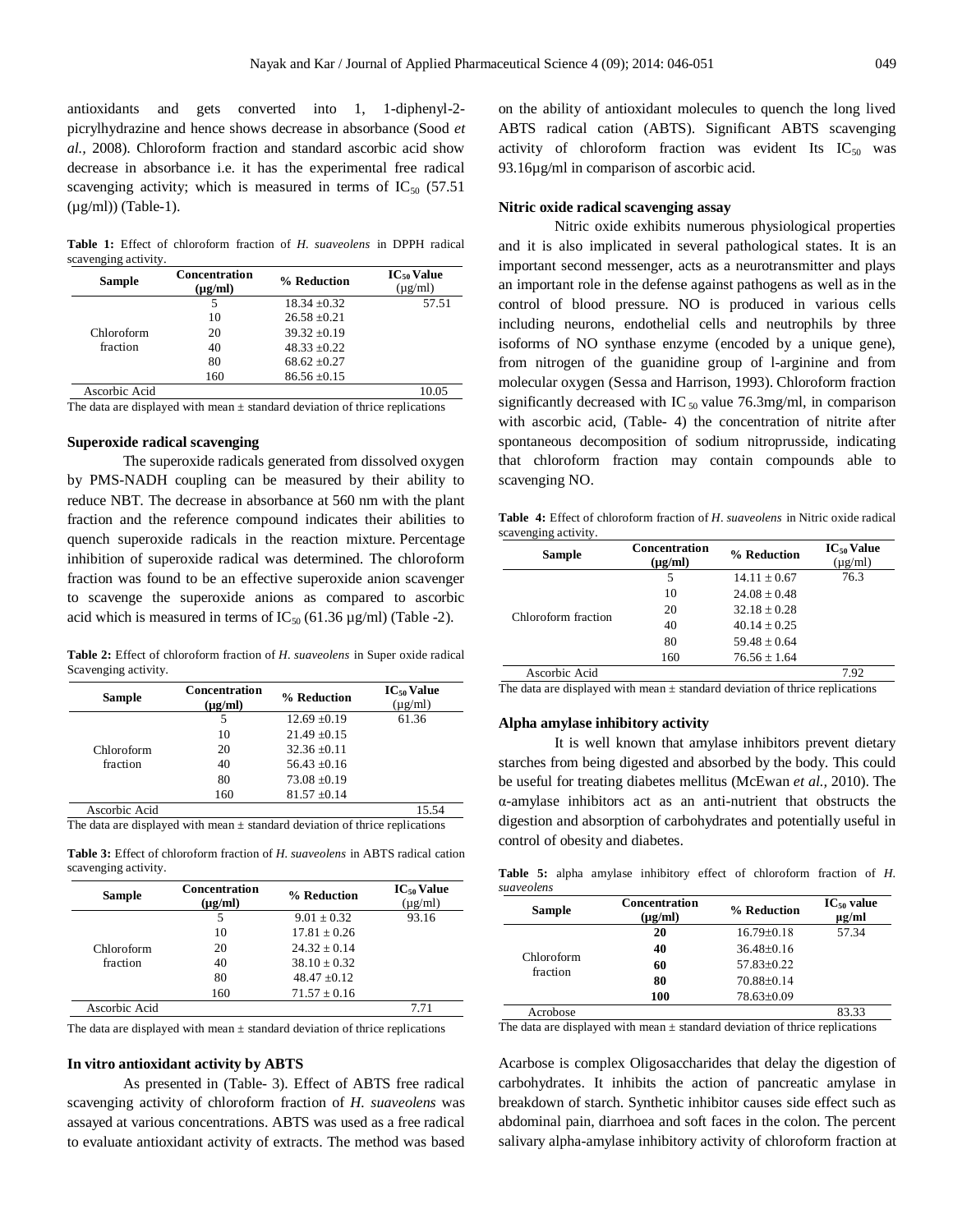different concentration was shown (Table-5). The observed  $IC_{50}$ value i.e. the concentration of the fraction, containing the alphaamylase inhibitor that inhibited 50% of the enzyme activity was 57.34 $\mu$ g/ml in comparison with acrobose IC<sub>50</sub> value 83.33 $\mu$ g/ml.



**Fig. 1:** Effect of Chloroform fraction of *H. Suaveoelns* on DPPH, Superoxide radical, ABTS and Nitric oxide scavenging.



*suaveolens.*

## **CONCLUSION**

In conclusion, results of present study demonstrate that chloroform fraction of *H. suaveolens* possess antioxidant potential in different studied models. Though, the Observed antioxidant potential of chloroform fraction is moderate as compared to reference standard ascorbic acid. Result of salivary alpha-amylase inhibitory assay also reveals that chloroform fraction possess Salivary alpha-amylase inhibitory potential. The observed alphaamylase inhibitory potential of chloroform fraction is moderate as compared to reference standard acrobose. Thus this study confirms that the aerial parts of *H. suaveolens* can alleviate postprandial hyperglycemia and improve oxidative stress and therefore assist in combating diabetic complications. For further work on the profile and nature of chemical constituents of *H. suaveolens* will provide more information on the active principles responsible for their pharmacological properties. However, based on the above presented results, chloroform fraction of aerial parts of *H. suaveolens* could be investigated as a possible new source of antidiabetic drugs and natural antioxidants in the food, nutraceuticals and cosmetic industry.

#### **ACKNOWLEDGEMENTS**

The authors are grateful to SPS, SOA University, Bhubaneswar for providing necessary facilities to carry out the research work in the faculty of pharmacy, SOA University.

#### **REFERENCES**

Adefegha SA, Oboh G. Cooking enhance the antioxidant properties of some tropical green leafy vegetables.Afr J Biotechnol. 2011; 10(4) :632–639.

Aliyu AB, Ibrahim H, Musa AM, Ibrahim MA, Oyevale AO, Amupitan JO. *In vitro* evaluation of antioxidant activity of *Anisopus amannii* N.E. Br. Afr J Biotechnol. 2010; 9(16):2437–2441.

Arona MB, Cano A, Acosta M. The hydrophilic and lipophilic contribution to total antioxidant activity. Food Chemistry 2001; 73: 239- 244.

Bhagwat D., Umathe S. The Immunomodulatory Activity Of Hyptis suaveolens (L.) Poit., Family- Lamiaceae; Indian Journal Of Pharmacology. 2003; 35: 128-136.

Chatterjee A and Pakrashi SC. "The Treatise on Indian Medicinal Plants", Vol. 5, PID, New Delhi, 1997:15.

Daniyan S, Galadima M, IJah U, Odama L, Yusuf A and Abbas Y. Antibacterial Activity of some Nigerian plants against methicillinresistant Staphylococcus aureus (MRSA) and methicillin-sensitive Staphylococcus aureus (MSSA) ;Advanced Scholars in Medicine. 2011; 1:08-14.

Danmalam, U. , Abdullahi, L., Agunu, A. And Musa, K. Acute Toxicity Studies And Hypoglycemic Activity Of The Methanol Extract Of The Leaves Of Hyptis Suaveolens Poit. (Lamiaceae); Nigerian Journal Of Pharmaceutical Sciences.2009; 8: 87-92.

Feskens EJM, Virtanen SM, Räsänen L, Tuomilehto J. Dietary factors determining diabetes and impaired glucose tolerance a 20-year follow-up of the Finnish and Dutch cohorts of the Seven Countries Study. Diabetes Care 1995; 18: 1104-1112.

Gill NS, Bajwa J, Sharma P, Dhiman K, Sood S. Evaluation of antioxidant and antiulcer activity of traditionally consumed *Cucumis melo* seeds. J Pharmacol Toxicol. 2011; 6:82–89

Gills LS.. *Ethnomedicinal uses of plants in Nigeria*, University of Benin Press, Benin City, Nigeria, 1992: 276.

Hansawasdi C, Kawabata J, Kasai T. α- amylase inhibitors from Roselle (Hibiscus sabdariffa Linn.) tea. Biosci Biotechnol Biochem 2000; 64: 1041-1043.

Iwalokun B,Okoh H, Ajibaye O, Akindele S, Egbuna K. Photo-Aerative alterations of Antioxidant, Antibacterial and Antiplasmodial Activity of Hyptis suaveolens Petroleum ether, Leaf Extract.; International Journal of Malaria and Tropical diseases.2009; 5:148-154.

Kavitha H.and Satish S. Antibacterial potential of crude extract of some medicinal plants on plant and human pathogenic bacteria. Journal of Pharmacy Research. 2010; 3:2964-2967.

Kirtikar KR and Basu BD. "Indian medicinal plants", Vol. 3, Singh B & Singh, M.P. Publishers, India, 1991: 2032.

Kumaran A and Karunakaran JR. In-vitro antioxidant activities of methanol extracts of five Phyllanthus species from India. LWT-Food Science and Technology 2007; 40: 344-352.